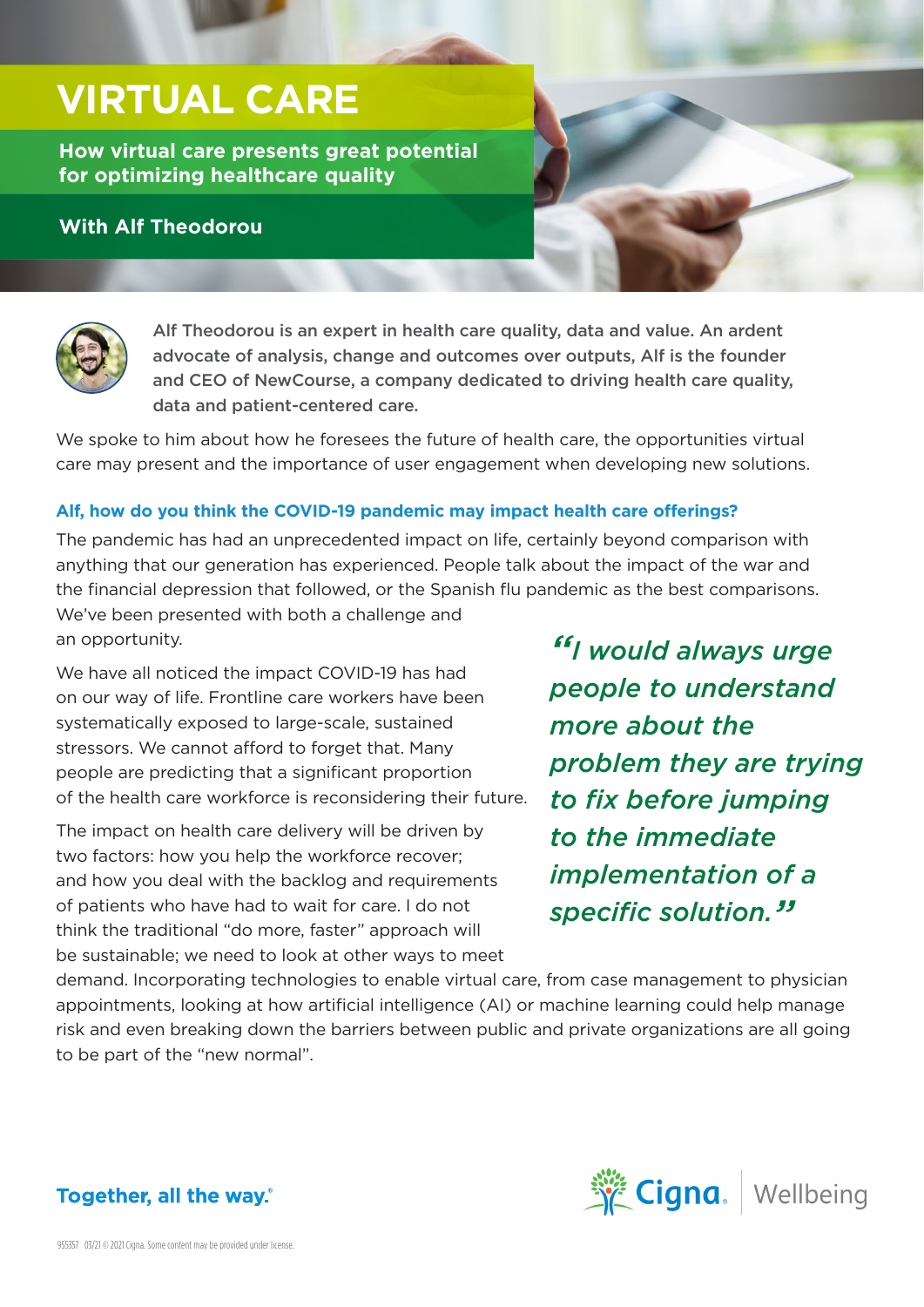

#### **What do you think health care providers should consider when creating virtual solutions?**

As a specialist in quality improvement, I would always urge people to understand more about the problem they are trying to fix before jumping to the immediate implementation of a specific solution. I think that's especially relevant where technology is involved; whether it's a shiny new piece of equipment

or something like an electronic health record system, the principles of quality improvement are important in all change. If you know what is broken in your system, where the wastes, inefficiencies and opportunities are, you will be better positioned to design the optimum solutions to overcome these.

#### **How does engagement with users fit in to this process?**

With all solutions, you need to make sure you are engaging with all users, both the clinical teams and the patients, families and carers. Everyone will have a different perspective and varying requirements and ultimately, change is unlikely to be sustainable if your solution neglects to look at one of those user sets. For example, while telehealth solutions might enable hospitals to

*"We need to challenge ourselves to think differently, and one way to do that is to see what we can learn from other industries."* reduce demand at the front door and see more patients, you have to consider whether patients have access to the technology required or whether their specific communication needs can be met with this alternative.

#### **How would you recommend that organizations best engage users in any changes they plan?**

Get them involved right from the beginning. Ask them to articulate the problems with the existing process and discuss the opportunities to do things differently. In health care, we are realizing the importance of

patient engagement in all activities but I would not say that this is common practice everywhere. Health care managers and leaders need to make sure that they engage clinicians too. Much of the resistance we see can be overcome if we engage people early.

#### **Do you think virtual care offers more opportunity for creativity in the health care industry?**

Yes, for the simple reason that it offers the opportunity to consider the delivery of health care outside of the traditional four-walled hospital setting. We need to challenge ourselves to think differently, and one way to do that is to see what we can learn from other industries. I remember a great story once about an improvement project looking at the delivering of flu vaccines. The biggest challenge for the patients was finding somewhere to park. An appointment that

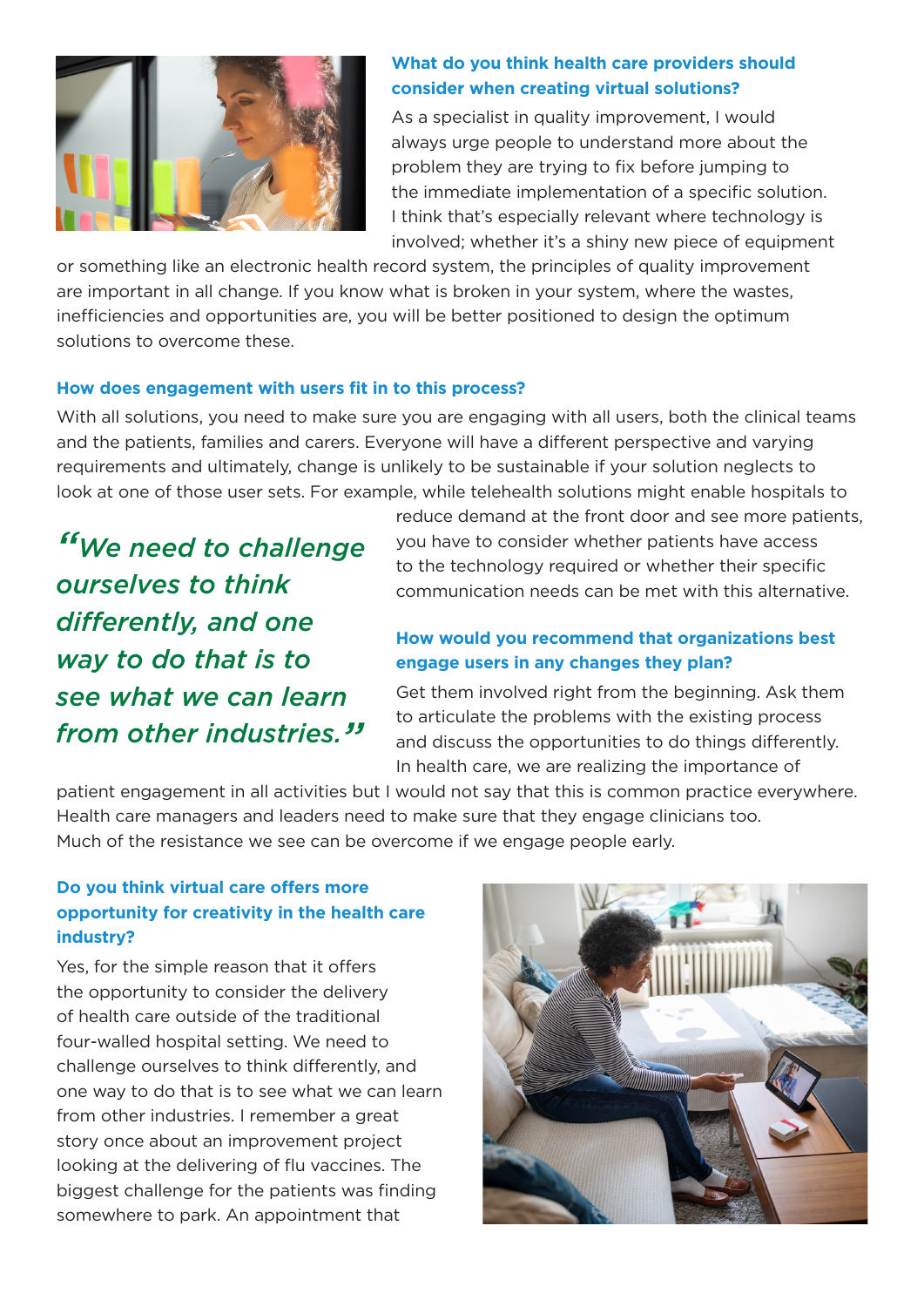should have taken less than a couple of minutes was taking hours by the time parking, walking and waiting had been factored in. The improvement team asked what lessons could be learned from the fast-food industry and, to much laughter, someone suggested a drive thru flu clinic. That's the solution they implemented in the end, with patients driving up to a building, having the flu shot and then driving off. Compliance in the community went through the roof.

#### **That's a great example of thinking outside the health care box. When new initiatives are implemented, how can health care providers measure the success of any new services or products they offer?**

This comes back to understanding what they are trying to improve from the outset and setting clear measures of success that are easy to collect. Say for example that the issue is a long waiting

list to see a provider; a success measure would be more people getting access in a shorter time.

Without this becoming a lecture in data… when we're determining success, we should consider three elements; process, outcome and consequence. In a telehealth solution, the quality of the process could be measured by successful calls completed with patients; the outcome could be fewer patients readmitted to hospital or requiring in-hospital follow up. Then, simultaneously, we would assess consequence; we want

*"Technology gives us the opportunity to improve the consistency, accuracy, and analysis of the information we hold."*

to check that we have not misdiagnosed anyone, through managing the consultation differently, and make sure that patients were not dissatisfied with service because it felt impersonal.

#### **What do you think the health care world will see over the next few years?**

I would like to see us changing the way we access care. I think it is important that we evaluate whether we need to be in a hospital, for example, or whether we can be better managed, diagnosed and treated elsewhere.

There will be more integration of technology for sure. We've been seeing advances in equipment that offer improved detection of disease and treatment with fewer side effects, and virtual care will allow us to better self-monitor and seek clinical input from the comfort of our own homes. Alongside that, I think we'll see development of holistic care needs; a much greater understanding of the importance of involving patients and families in choices about care. This could be anything from treatment settings, to scheduling treatment regimens and understanding the mental health impact of poor health on patients and careers. And there's potential for personalized medicine, using genetic analysis to facilitate more targeted prevention and management of conditions.

And of course there's data – striving for one version of the truth, incorporating accessible AI into decision-making and risk management and then actually measuring outcome and not output. That's something we've talked about for years but haven't come to grips with globally yet.

#### **Does the development of technologies have the potential to better facilitate data collection?**

In a long list of the biggest issues in health care, data is a real challenge. We know there are huge opportunities to do more with the data we collect, for anything from personalized treatment and risk management to knowing where the best place for a patient to be treated is. Technology gives us the opportunity to improve the consistency, accuracy and analysis of the information we hold.